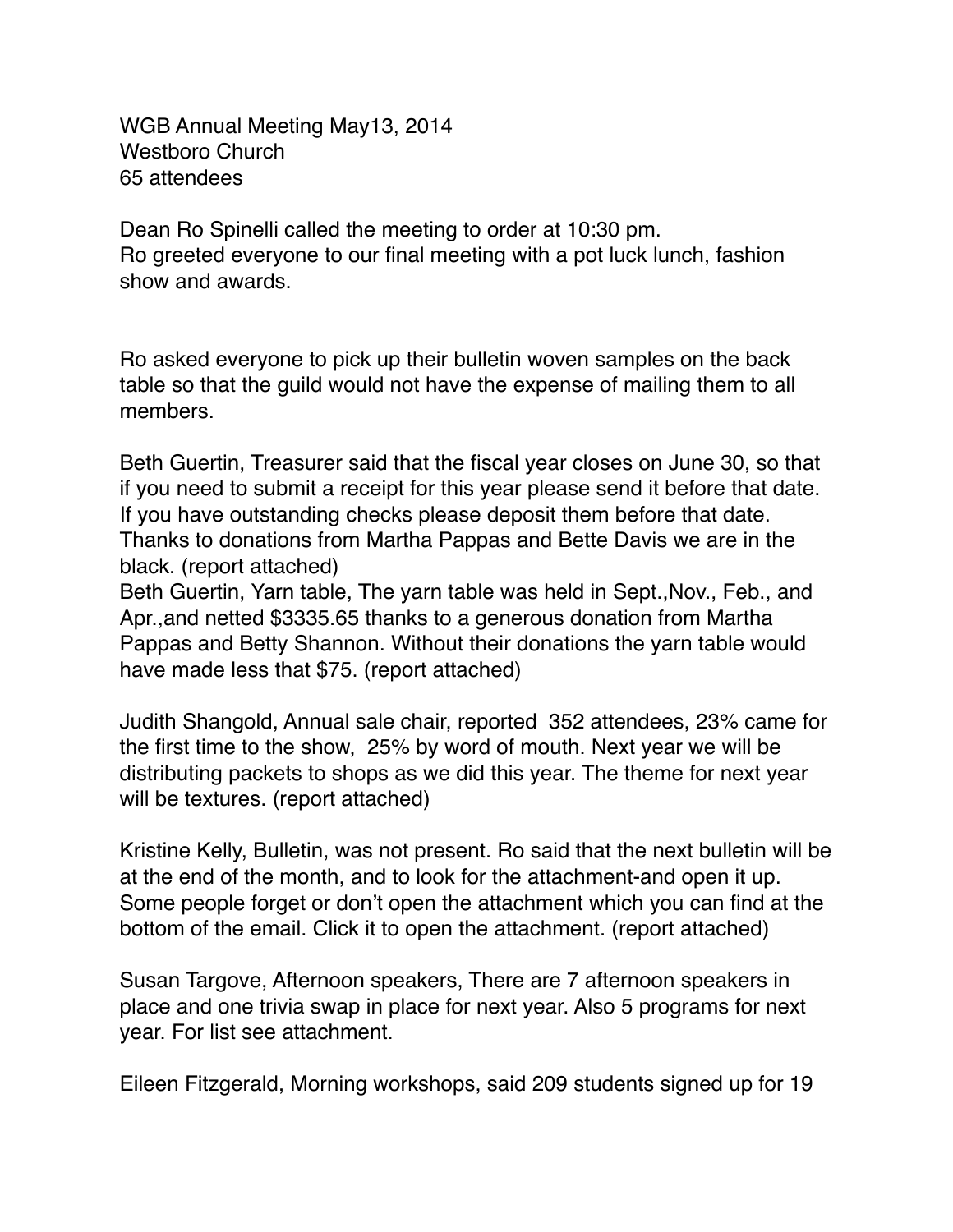morning workshops. Deposits given to the treasurer totaled \$4040. Recommendations going forward include increasing teachers fees and implementing incentives for early registration to enable smoother operations. (report attached)

Elizabeth Springett, Special Workshop, was not present. Her report on the 3 day workshop with Sue Butler, which had 10 students, brought in \$2400, (report attached)

Eileen Goldman,Education Grants, was not present. There were no requests for grants. (report attached)

Linda Snook, Librarian, The new WGB library is located on the third floor of the building we meet at. New books were purchased, renewed subscriptions, donated books and periodicals from Tony Kormos. A generous donation from Laurie Autio and the Weavers of Western Massachusetts.Thanks to Joanne Germaine for being the library assistant and Diana Frost for helping organize shelved books. Linda held weavers helping weavers in the library in March. (report attached)

Beth Parks, Membership, was not present. Ro said that the renewal forms for membership are in the back, and on line. Please send them in before July 15th to be included in the yearbook.

Kathy Eklud, Yearbook, printed and available at October meeting or mailed as necessary.Supplements were issued in the January bulletin. Net income \$129.81.(report attached)

Barbara Provest, Outreach/Plimoth Plantation, had a long list of accomplishments this year by her and guild members. Highlights included refurbishing and warping many looms, demonstrating weaving and spinning at various locations, and a large amount of historical weaving for Plimoth Plantation including items such as bedding, curtains, towels and clothing. (report attached)

Sue Knowles, Publicity, was not present. The two main areas of publicity activity this year were for Interlaced retail sales and the 2013 Exhibit and Sale. (report attached)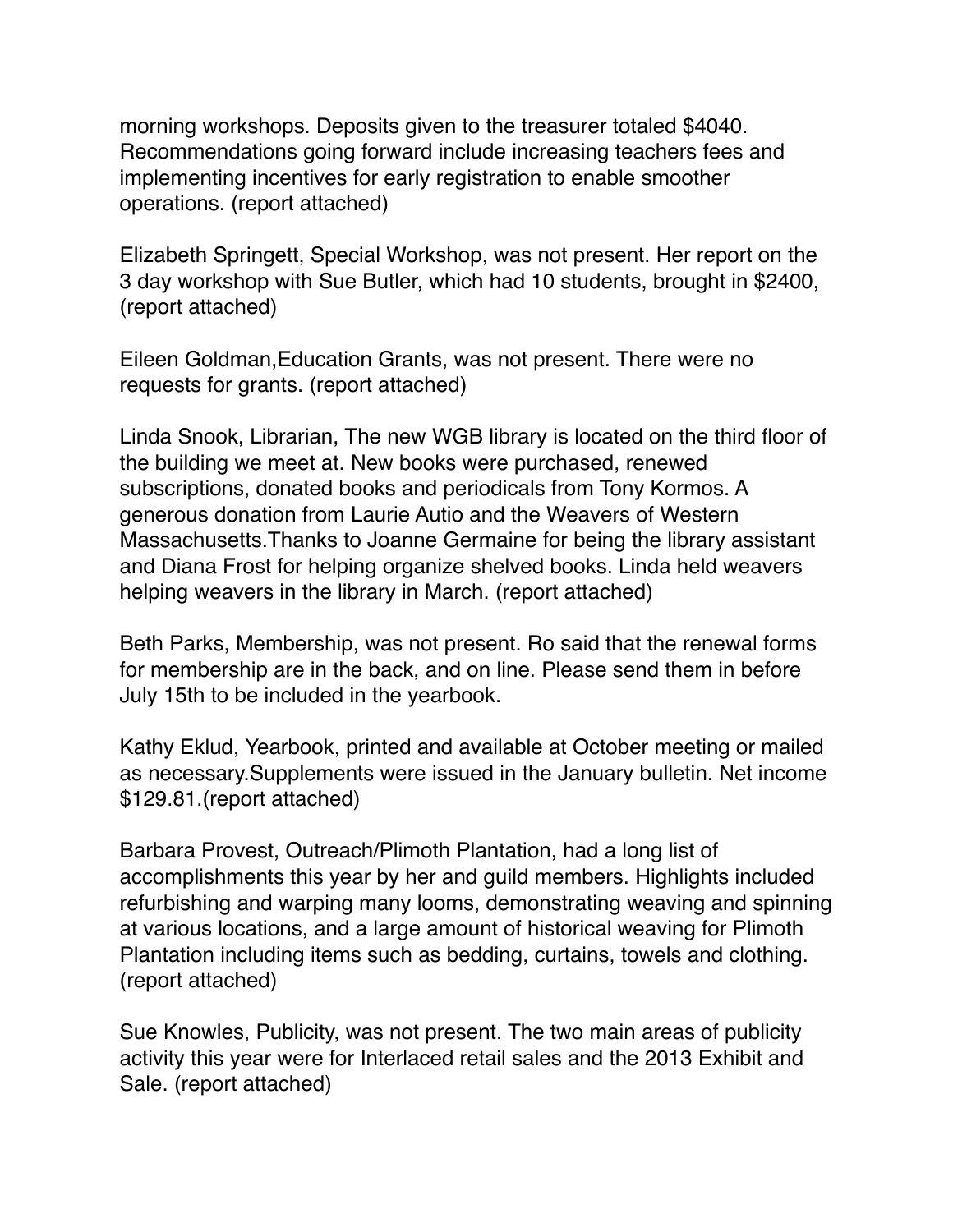Jane Moore,Website Committee Chair, Sally Eyring Co-chair, Nancy Kronenberg Consultant and Webmaster. The annual fees for hosting account and domaine have been paid in the previous fiscal year so we are up to date. The annual updates have been completed. The committee produced guidelines for submitting information and photographs to be posted on the website. Many thanks to Nancy for all the help in coding HTML etc. (report attached)

Nancy Rhodes, Hospitality, requested for members to sign up to bring sweets/ food to the meetings to have with coffee. 4 people are needed for each meeting, 20 altogether. We all enjoy theses treats so please sign up. Thank you to 25 members who brought sweets and coffee this past year.

Joan Rauch, Retail book orders will have a report at the end of the year. Monographs sell slowly. Only 7 left of the ESTES mini-overshot left.

Deb Watson, Ratings , said there were no applicants this year. Members should consider getting their ratings, fun and challenging.

Diane Chaisson, Historian, an uneventful year. Minutes, bulletins, and a packet on the life and work of Dorrie Burton was provided by Barbara Herbster to be added to the collection of well-known weavers in the Weavers" Guild of Boston. Historian's boxes are in the Waltham storage unit.

Awards were given to the following members:

Laurie Autio presented the following awards. Laurie had wonderful things to say to each recipient, describing why they were chosen for the specific award. Descriptions and criteria for each annual award are in each yearbook.

:Diana Frost: Honorary Membership

Deborah Watson: Celebration of Weaving Life Award in honor of Aija, Dorrie and Sandy

Sally Eyring: Deborah Berry Award

Eileen Fitzgerald: Helen Barrett Award